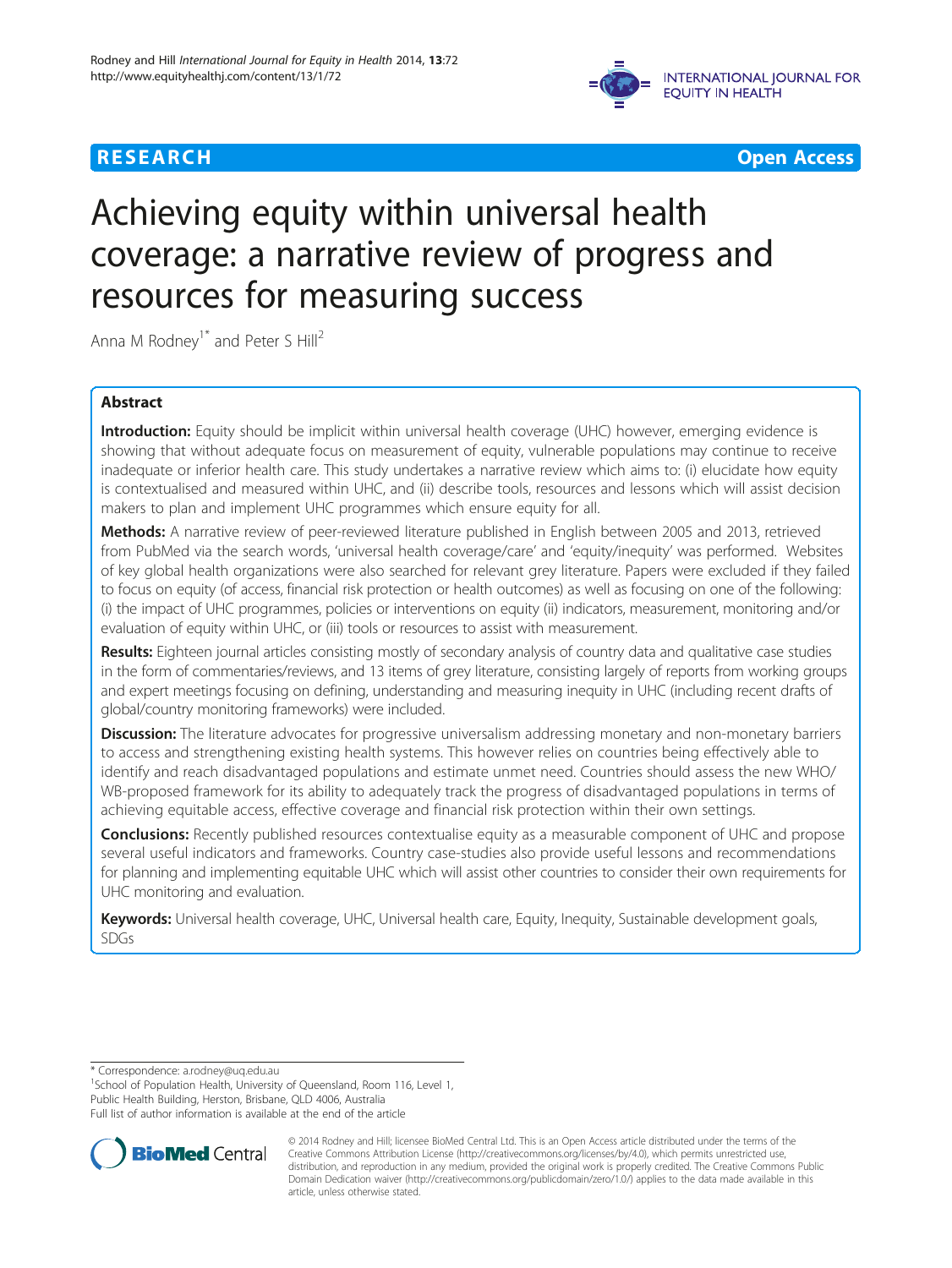# Introduction

Universal health coverage (UHC), defined by the 2005 World Health Assembly as "access to key promotive, preventive, curative and rehabilitative health interventions for all at an affordable cost, thereby achieving equity in access", [[1\]](#page-6-0) has become a rallying call for global health. By 2012, over 90 countries had formally endorsed the United Nations Resolution to make UHC a key global health objective [\[2](#page-6-0)] and to date, more than 70 countries have requested technical assistance from the World Health Organization (WHO) in implementing UHC [\[3](#page-6-0)]. Recently, UHC has been heralded as 'the third global health transition' [[4](#page-6-0)] and has featured prominently in discourse around the post-2015 Sustainable Development Goals (SDGs). With health likely to receive only one goal, UHC has been strongly advocated for its ability to provide an umbrella goal, incorporating both the unfinished infectious, maternal and child health (MCH) focus of the millennium development goals (MDGs) as well as the emerging non-communicable disease (NCD) agenda [[5](#page-6-0)].

As the end of the MDGs draws near and discussions converge on the future of global health, now is a critical time to stop and take stock. Failure to address equity was deemed the most serious shortcoming of the MDGs [[6\]](#page-6-0) with many countries neglecting the most vulnerable populations by focusing instead on quantified targets which did not, for the most part, promote universal cover [\[7](#page-6-0)]. While equitable access and financing should be integral outcomes of UHC, evidence emerging from country case studies is however showing that in spite of gains in health coverage, and/or the overall level of population health, inequities can persist or even widen when there is insufficient focus on equity [\[8](#page-6-0)-[12](#page-6-0)]. To ensure that the push towards UHC does not make the same mistakes and leave the same disadvantaged populations behind, countries and development partners must make equity an explicit priority within UHC design and ongoing monitoring and evaluation plans. Care should also be taken not to embark on the path to UHC with undue haste and inadequate planning, or risk creating a scenario where the 'inverse equity hypothesis' [\[8](#page-6-0)] holds true (i.e. whereby interventions reach the most privileged groups first and then 'trickle down' to the poor and marginalised), effectively widening the disparity gap and undermining the true meaning and intent of UHC.

With UHC having been criticised for being too broad a goal, open to different interpretations, and disaccord around the meanings of its component parts (i.e., 'universal', 'access', 'effective coverage' and 'need') [\[13\]](#page-6-0), it can be difficult for countries to best decide how to turn the idealistic goal of UHC into practical measures. This is particularly the case for low to middle income countries (LMICs) which are often following UHC models which have arisen in developed nations such as the United

Kingdom and Japan. In practice, most countries tend to fall short of full universality - whether it be in the breadth (reaching all population groups), depth (the inclusion of all needed services) or height (the proportion of costs covered) [\[13\]](#page-6-0). While most countries aim for 100% breadth, they settle for depth that is either 'limited' (i.e. a minimum package of cost-effective interventions) or 'strategic' (i.e. scaling up of selected programmes which are especially important for disadvantaged groups such as MCH services) [[13](#page-6-0)]. Too often, equity of access to effective coverage, comprised of utilisation, need and quality, is not prioritised or measured and as D'Ambruoso [[14](#page-6-0)] points out, 'incomplete analysis of equity can inadvertently maintain disadvantage and exclusion'. This paper thus sets out to assist policy and decision makers to understand how to prioritise and measure equity within universal health care systems. It does this by elucidating how equity is currently contextualised and measured within UHC and describing useful tools and resources which will assist decision makers to successfully plan and implement universal health coverage programmes which inherently ensure equity for all.

### Methodology

The methodology for the study is a narrative review [[15\]](#page-6-0). This was chosen in favour of a conventional systematic review for its strength in constructing a critical analysis of a complex body of predominantly qualitative literature [[16\]](#page-6-0) and for allowing the delineation of equitable achievement of UHC to emerge from our analysis of the literature rather than being defined a priori [\[17](#page-6-0)]. The goal of the review was to identify seminal and empirical literature on the conceptual issues, theoretical debates and empirical evidence around the measurement and attainment of equity within universal health coverage programmes.

The authors retrieved peer-reviewed scientific literature published in English between 2005 and 2013 from PubMed database using the keywords 'universal health coverage' OR 'universal health care' OR 'UHC' combined with the derivations of the terms 'equity' OR 'inequity' (i.e. equity/equitable/equitably/equities/equitability, with the same derivations for inequity). These search terms however retrieved an unwieldy number of approximately 9,000 papers and hence the search terms were limited to the above-mentioned UHC derivations plus the simplified terms 'equity' and 'inequity'. This search returned 66 results of which the titles and abstracts were reviewed to determine relevance to the research objectives. Papers were excluded if they did not focus on equity (of access, financial risk protection or health outcomes) within UHC in addition to focusing on one or more of the following: (i) the impact of UHC programmes, policies or interventions on equity (ii) describe indicators, measurement,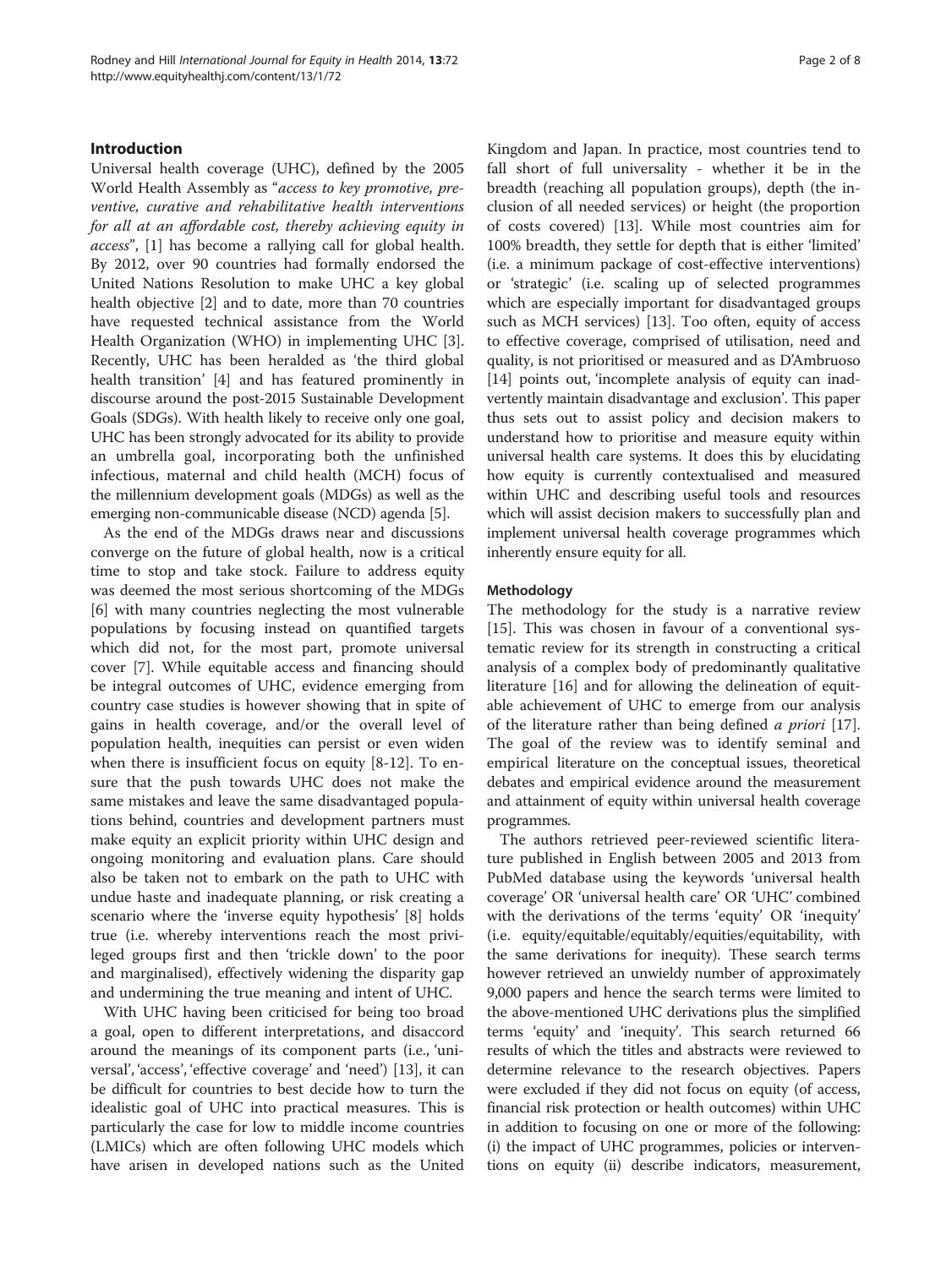monitoring and/or evaluation of equity within UHC, or (iii) describe tools or resources to assist with such measurement. One article which was identified for inclusion based on the title and abstract was excluded because it was not available from either the scholarly databases or publisher. A total of 18 peer-reviewed articles were included. Additionally, as similar studies [[18](#page-6-0),[19](#page-6-0)] have shown that for reviews of complex evidence, formal protocol driven search strategies may fail to identify important resources, the authors also used the informal approach of referencing chaining to ensure that secondary research and non-research articles of theoretical importance to the topic were included. Accordingly, the following organisational websites were also searched for grey literature: WHO, World Bank (WB), UHC Forward and the Rockefeller Foundation. A purposive search of authors who have a prominent publishing record in equity (for example Gwatkin, Whitehead and Sengupta) was also conducted. The result of these informal mechanisms was the inclusion of an addition 13 items of grey literature including country case studies, reports from working groups and expert meetings, advocacy pieces and measurement tools/ resources.

A preliminary review of the literature revealed a lack of empirically based publications. As such, the evidencegrading tools normally applied to a systematic review were not employed as they have been previously shown to exclude important expert information and pertinent empirical experience from published articles of a more conceptual nature [[20\]](#page-6-0). Key details from the included papers were collated via a data extraction form adapted for the narrative review design which facilitated a simple summary archive of the bibliographic details of each resource, the study type, setting, findings and recommendations (See Additional file [1](#page-5-0): Table S1). Using the data extraction form, thematic analysis was conducted to identify dominant themes which are relevant to the study objectives and which inform a narrative discourse around the evolution of the measurement and attainment of equitable UHC, as presented in the next section.

# Results

A large number of papers did not evaluate/measure equity as an outcome of UHC, but rather described it as an integral component of UHC and were thus excluded. Most of the peer-reviewed journal articles consisted of secondary data analysis of medical and administrative records  $(n = 10)$  and reviews or commentaries  $(n = 5)$ . There was also one prospective longitudinal cohort study, one systematic review and one narrative review. The organizational reports consisted of several analytical frameworks for monitoring of UHC at country and global levels, meeting reports describing the discussion of relevant indicators and the conceptualisation of equitable UHC,

and several tools for estimating lives saved and economic outcomes of eliminating in-country disparities. Of the papers which did formally evaluate equity within UHC, roughly even proportions were from high-income and low to middle income countries (LMICs). There were several publications from Canada [[21-24\]](#page-6-0) and one each from Australia [\[25\]](#page-6-0) and Taiwan [[26](#page-6-0)]. Papers from LMICs included several from Thailand [[12,27,28\]](#page-6-0), Mexico [[29](#page-6-0)], Chile [\[30\]](#page-6-0) and Brazil [[8,31](#page-6-0)]. Studies from high-income countries tended to focus on access to specialised services and procedures such as mental health services [\[22,23](#page-6-0)], and procedures for circulatory disease [[22,25\]](#page-6-0). They also focused on distinct populations such as children [[23](#page-6-0)], the elderly [\[24\]](#page-6-0) and psychiatric patients [\[22\]](#page-6-0) rather than the population as a whole. Two studies showed that despite systems of free universal coverage, there was greater inequity, measured in terms of waiting times and receipt of procedures, for interventions which were non-urgent or elective, or for which there was a lack of clearly defined treatment protocols [[21,25\]](#page-6-0). This reveals a need for further research to determine whether the higher rates of procedures for discretionary care are due to overuse in advantaged individuals or underuse in disadvantaged groups; both having distinctly different policy implications for high-income UHC settings.

In general, studies from LMICs did explore the impact of equitable UHC on access to a basic package of essential services and health outcomes for the entire population, most commonly disaggregated by geographical area, socio-economic status and gender. A finding which was fairly consistent across both developing and developed contexts was that a key area in which inequity may arise within UHC is through disparities in quality of care and access to specialised clinical services. For example, although Thailand witnessed an increase in the access and coverage of primary care following the 2001 introduction of national health insurance, closer inspection of data revealed a disparity in the type of health facilities being accessed by different socioeconomic groups [[12](#page-6-0)]. While the rich received most of their health care through provincial/general hospitals and private clinics, the poor generally received care from the lowest level facilities, health centres. In effect the poor had less choice of service provider, inadequate referrals and hence a potentially restricted package of benefits. This finding was congruent with a systematic review conducted by Hanratty and colleagues which also documented a pro-rich bias in the use of curative specialist hospital services but reasonably equitable access to primary health care [[10](#page-6-0)]. The authors concluded that further research focusing on how to more effectively measure and monitor equity in universal health systems, with particular attention on how to define "need" and measure quality is necessary.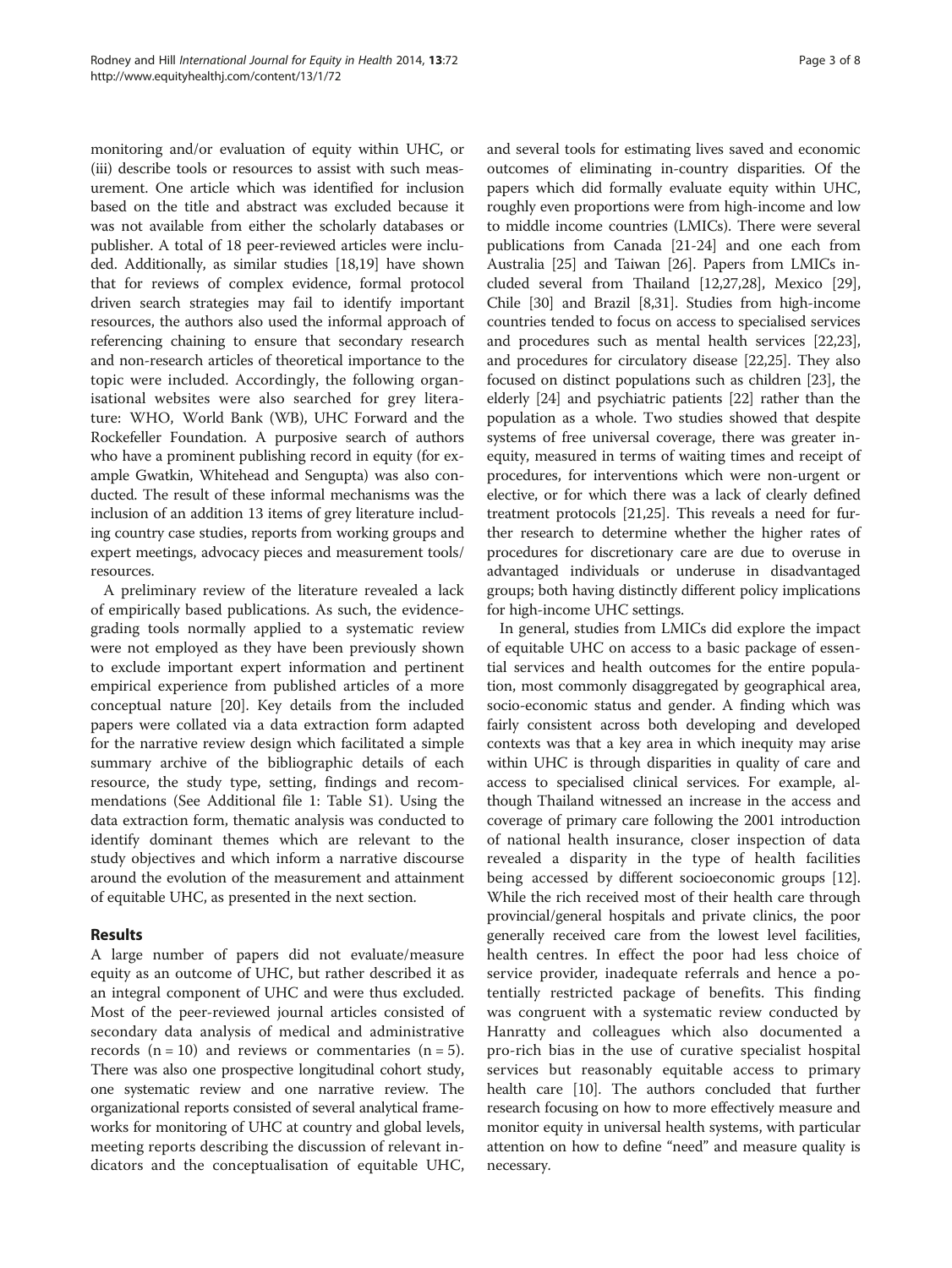The literature also reveals consensus on the fact that measurement and monitoring of UHC, and equity as an implicit component, remains challenging and is an evolving concept. The progressive conceptualisation and means of measuring equitable UHC are described further in several items of grey literature from key global health stakeholders. For example, the 2013 World Health Report: research for universal health coverage [[32\]](#page-6-0) describes UHC as complex and advocates for further research into how quality and equity of access are monitored within UHC. Accepting that the social determinants of health influence the equity of coverage, WHO urges countries to measure UHC via a spectrum ranging from inputs and processes, to outputs, outcomes and impact and that rather than trying to measure the coverage of all national health services, countries should choose a subset of services and associated indicators that are representative of the overall quantity, quality, equity and financing of services, disaggregated by locally appropriate dimensions (i.e. key socio-economic variables such as income, occupation, disability, etc.). Frenz and Vega's [[13\]](#page-6-0) background paper for the 1st Global Symposium on Health Systems Research, titled, 'Universal health coverage with equity: what we know, don't know and need to know' also argues that UHC policies must be measured by the effect they have on equity of access across the social gradient. They describe equity of access as 'the just distribution of health care according to need'. In a review of the literature they however conclude that very few  $(n = 12)$  papers explicitly refer to equity of access relative to UHC goals, and that most research focuses on horizontal equity using equity of utilisation as a proxy indicator for equity of access. This substitution has however driven the research to focus on services and interventions for which there is readily available data and fails to adequately define or address unmet need for the most marginalised and disadvantaged populations who, for a variety of reasons, do not utilise the formal health system. The authors present an analytical framework for assessing equity of access in UHC policies which is based upon access being viewed as a multidimensional, multi-step process influenced by both supply and demand side factors. Within this framework, equitable access is seen as the experiences and interactions of different socioeconomic groups with the health care system, within the broader context of the structural inequities that define social hierarchies and hence determine differential health needs.

The 2008 World Health Report [\[11](#page-6-0)] identified raising the visibility of health inequities in public awareness and policy debates as a key mechanism to address health equity within primary health care. The resource, 'Universal health coverage: a commitment to close the gap' produced by the Rockefeller Foundation in collaboration with Save

the Children, UNICEF and WHO [[3\]](#page-6-0) serves to do this within the UHC context. As evidenced by the title, this resource represents an advocacy tool – effectively displaying a highly visible commitment by key global health players to reduce health disparities within UHC. This report presents lessons learned from countries undergoing UHC reforms as well as practical tools to assist countries to prioritise efforts to close the gap in health. The 'Lives Saved Tool' (LiST) can be used to estimate the impact of eliminating in-country wealth inequities in coverage of MCH services and an econometric analysis tool estimates the impact of more equitable health financing on mortality rates. Additionally, the resource also identifies policy options that governments and donors should consider when implementing reforms for UHC and estimates the effect this could have on health outcomes, setting out the implications for the SDGs.

In a review of the impact of universal coverage schemes in the developing world, the World Bank [[33](#page-6-0)] concludes that a focus on affordability alone is insufficient for improving access and advocates for a more holistic approach to the dimensions of access which must be explicitly incorporated into the design of UHC programmes. The paper by Jacobs and colleagues [\[34\]](#page-6-0) is instructive in this area. The authors first analyse all of the monetary and non-monetary barriers to access reported in the literature and classifies them as either demand or supply side barriers. It then describes established interventions that could be implemented in low-income Asian countries at district level by the health sector alone or in collaboration with other government departments, nongovernment or civil-society organizations and through the public and/or private sectors. An analytical framework mapping the identified barriers and interventions against four dimensions of access (geographical access, availability, affordability and acceptability), is then created and applied to two case studies to demonstrate its utility in assisting policy makers and health planners to identify barriers, devise interventions and assess their appropriateness.

Further work to establish useful and comparable indicators to measure UHC and equity has been the focus of several recent high-level meetings. For example, the Health Systems 20/20 meeting in July 2012 focused on 'Measuring and monitoring country progress towards universal health coverage: concepts, indicators, and experiences' [\[35](#page-6-0)]. At this meeting it was agreed that the creation of a conceptual framework for UHC which uses 'equitycatalysing' indicators to measure financial risk protection (FRP) and coverage with good quality health services for all was a priority. The Bellagio Centre of the Rockefeller Foundation responded in September 2012 publishing a report titled, 'Measurement of trends and equity in coverage of health interventions in the context of universal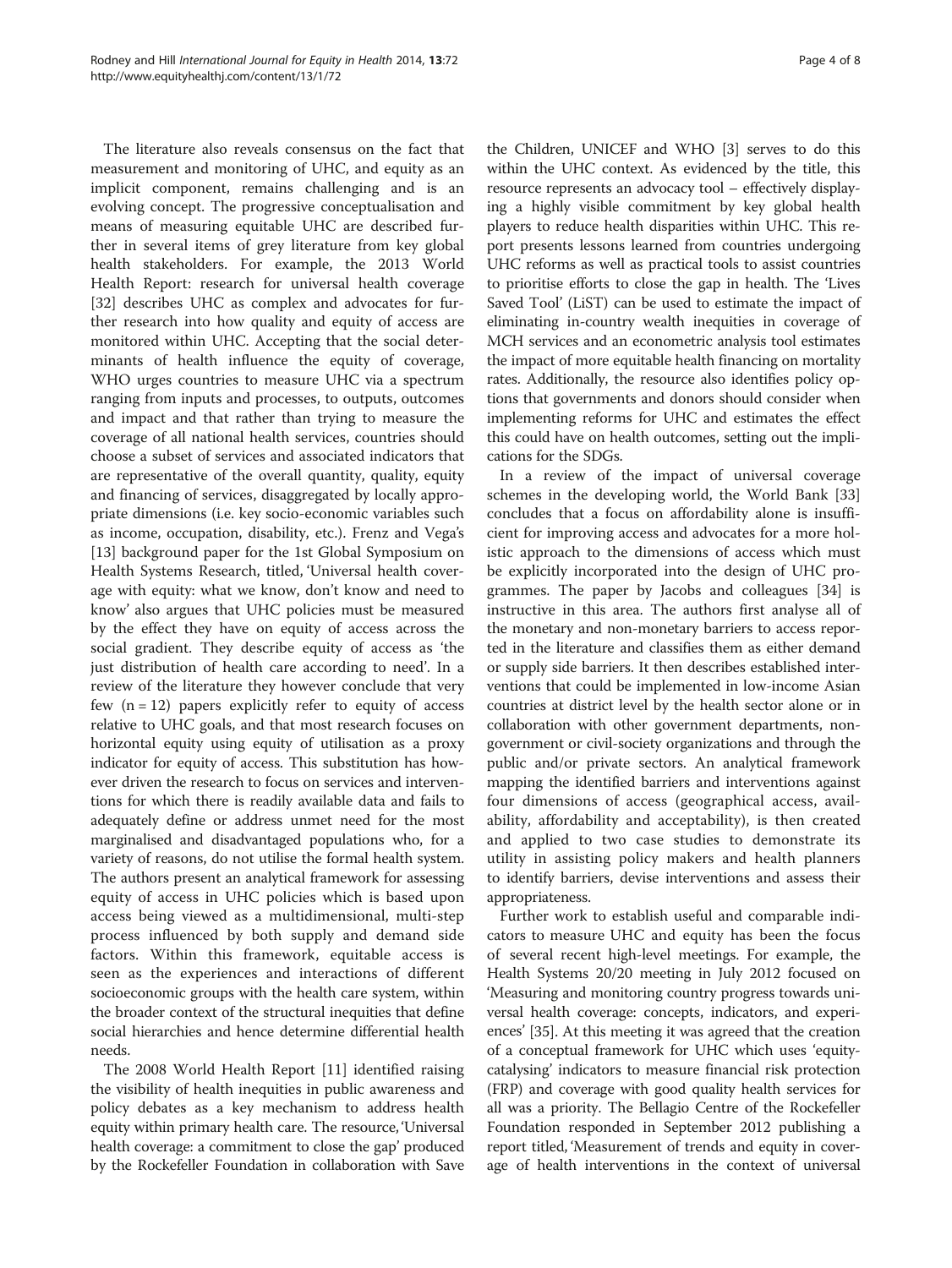health coverage' [[36\]](#page-6-0), presenting a first draft framework and criteria for the development of an index and tracer indicators for global monitoring. It ascertains that to progress towards UHC, regular measurement of equity is paramount and describes the types of information and indicators needed to monitor the key components of UHC namely; coverage, effective coverage and quality of care, financial hardship, and equity. The report advocates that the absolute performance of the disadvantaged is most critical within UHC and that trends in the least performing groups should receive at least as much, if not more attention, than the whole population (i.e. the progress of the most disadvantaged groups should be compared against pre-intervention levels as well as to relative measures against the most advantaged groups and to pre-determined targets).

This concept of UHC monitoring was further expanded on in the WHO technical meeting in September 2013 as described in the summary report, 'Measurement and monitoring of universal health coverage' [\[37](#page-6-0)]. Discussion around the selection of appropriate indicators for equity analyses saw participants agree that in addition to disaggregation by sex and age group, disaggregation by household wealth and geography (both urban/rural and subnational administrative levels) is essential for countries to monitor internal disparities. Ultimately however, it was seen as the remit of countries to select their own locally appropriate dimensions of inequity and the global research community must create internationally comparable, tracer indicators. More recently, in December 2013, the World Bank Group and WHO published an instructive resource, titled 'Monitoring Progress towards Universal Health Coverage at Country and Global Levels: A Framework' [\[38](#page-6-0)]. This framework sets out likely timelines for UHC achievement aligned with the proposed 2015–2030 focus of the SDG agenda. It is suggested that global monitoring focus on essential health services coverage including a set of interventions related to the MDGs (focusing on communicable diseases, reproductive health, and nutrition for mothers and children) and a set of interventions related to chronic conditions and injuries (CCIs), (addressing NCDs, mental health, and injuries across the life course). Financial risk protection would also be monitored based on the incidence of catastrophic health expenditures and impoverishment due to out-ofpocket health payments. Importantly, the framework proposes explicit 'equity goals' comparing the progress of the poorest 40% of the population against aggregate population levels for the indicators around service coverage and protection from catastrophic payment goals. As impoverishment due to health expenditure is considered of equal importance across all economic groups, only aggregate levels would be measured. It is the mandate of countries to decide on the appropriate indicators to measure their

own burden of disease within their own specific context. While the framework encourages truly universal (i.e. 100%) coverage of essential health services, a more realistic '80:40' target is proposed to ensure that the poorest 40% of the population receives at least 80% coverage for interventions addressing the MDGs and the CCIs. In terms of financial protection, 100% of the population should be protected from both impoverishing and catastrophic health payments. The report presents an illustration of how these targets could be applied using data from world health surveys which effectively confirms that few developing regions currently achieve this 80:40 target for coverage of CCIs, MDGs and FRP. Feedback is currently being sought on this proposed framework and its acceptance as an umbrella goal for the SDGs remains to be seen.

# **Discussion**

The literature shows that the measurement of universal health coverage and equity, although complex and in a somewhat conceptual stage, has become more definitive of late. It gives rise to a number of common themes which will be discussed below in the context of other research on preventing health inequity across the health system (i.e. not exclusively in UHC programmes).

The current study found that the majority of papers, which, by and large, consist of lessons learned in individual country case studies, were consistent in their findings that UHC programmes should focus first on increasing coverage and decreasing economic barriers to access amongst the most disadvantaged groups. This fits with the term, 'progressive universalism' which has more recently been coined by Gwatkin and Ergo [\[9](#page-6-0)], describing affirmative action strategically targeted at the most disadvantaged in the planning of UHC programmes. The authors describe the success of this approach in reducing inequality in coverage in two country examples: Brazil's Family Health Programme and Mexico's Popular Insurance initiative. Both of these programmes initially concentrated coverage amongst the most disadvantaged groups and then extended initiatives with declining subsidies to those with higher income levels. In Brazil this was done by first reaching deprived municipalities, whereas the Mexican programme used existing social security mechanisms to extend health insurance to those without cover. As such, the authors advocate that deliberate adoption and scaling up of strategies should be aimed at reaching the poorest first and that equity must be taken into account when assessing overall progress in coverage at country level by using stratified analyses. Victora et al. [[39](#page-6-0)], similarly describe how by targeting MCH interventions at the poor and disadvantaged from the start of the programme, several 'countdown to 2015' countries circumvented the inverse equity hypothesis. Their analysis showed, for example, that in countries where additional focus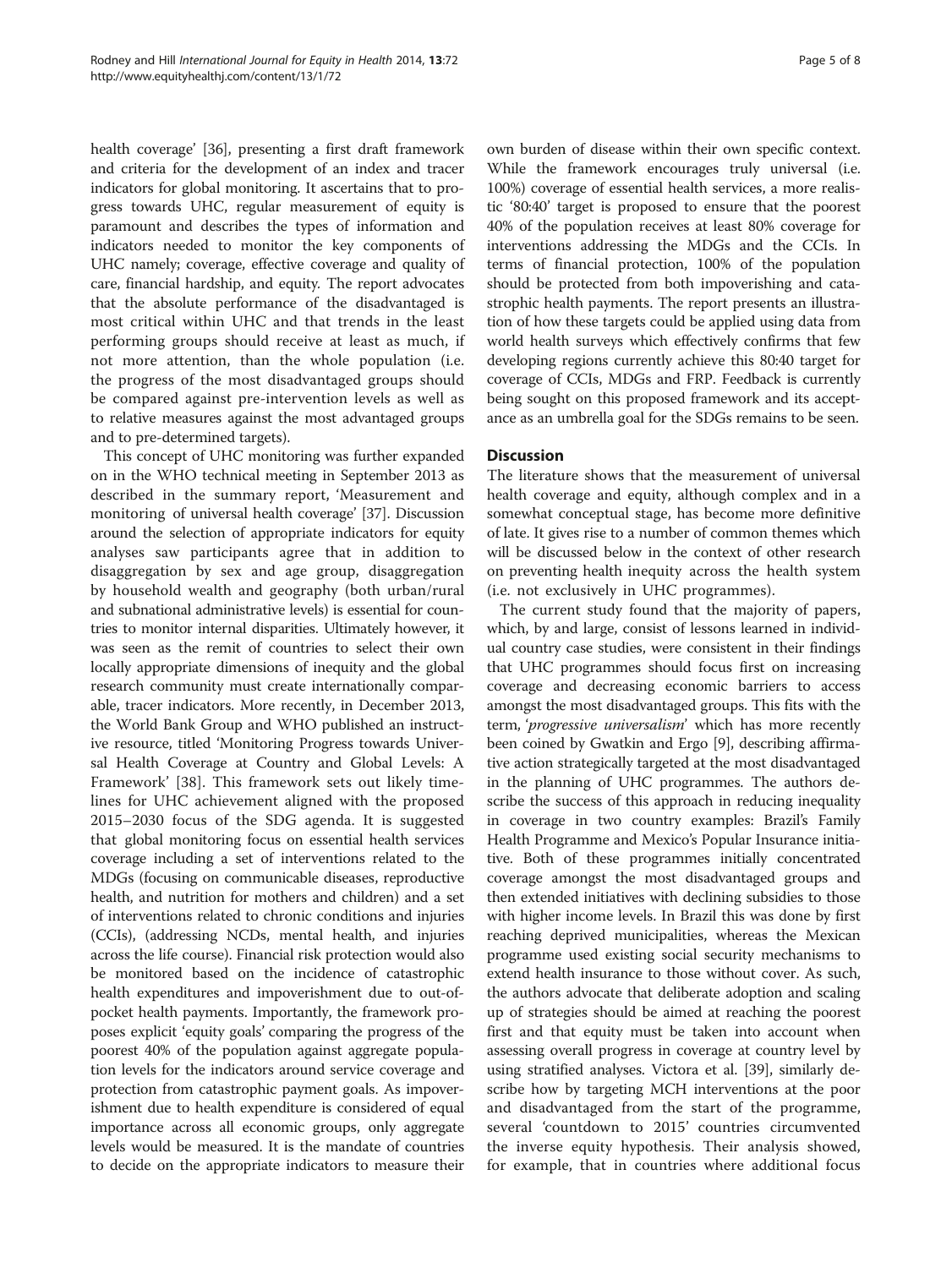<span id="page-5-0"></span>was on targeting the poor, the uptake of insecticide treated bed-nets increased rapidly across all wealth quintiles. Conversely, in the absence of a pro-poor focus, the uptake of nets was slower across the whole population and congregated disproportionally in the rich. Additionally, inequality remained static in countries which had reductions or only minimal increases in coverage, highlighting the effectiveness of progressive universalism as an effective means of reducing inequity. It is however essential that countries have accurate mechanisms for determining which populations are poor or disadvantaged. In this respect, it is recommended that the ministry of health collaborate with key stakeholders such as the ministry of social welfare or donor and development partners involved in

poverty reduction initiatives who may have pertinent ex-

perience in identifying and reaching such populations [\[40\]](#page-7-0). While the literature advocates for UHC interventions which increase financial risk protection, it is important for countries and global stakeholders to take a broad view of what equitable financing actually means. For example, Sengupta [[41\]](#page-7-0) questions what he describes as the 'dominant universal insurance model' in many LMICs which promotes public provision of high-demand primary care but privatisation of more profitable tertiary services. He claims that this approach weakens already fragile public health systems, and declares that the aforementioned UHC programmes in Mexico and Brazil, as well as those of Chile, Colombia, India and Thailand (which are usually based on pooling of funds through insurance and through increased private provision of services), have actually increased inequity by decreasing the efficiency of the publicly funded health system. For example, although the Mexican UHC scheme rapidly expanded insurance to a large portion of the population and led to reductions in catastrophic and impoverishing health expenditure [\[29\]](#page-6-0), various insurers now provide different packages of benefits, resulting in fragmentation of the health system and associated reductions in efficiency [[41](#page-7-0)]. The current review also revealed similar findings in the research describing inequities in receipt of specialised health care in Canada and Australia in spite of universal insurance systems. Furthermore, Sengupta criticises the growing private sector for drawing crucial health workforce and resources away from the public sector and weakening its capacity to provide quality services. He concludes that a single, publicly-funded health system is better placed to offer equitable health outcomes and is more affordable for LMICs as it limits market-driven price setting by private providers and insurance companies. It thus becomes apparent from both country case studies and expert commentary, that achieving equity within UHC requires a holistic approach focused on creating and strengthening networks of accessible and high quality primary, secondary and tertiary health care. However, systems that work to strengthen health systems across the continuum are more likely to reduce inequity in the long run and the design of UHC financing mechanisms should consider the equity implications for both individuals, key populations, and the health system itself.

The abovementioned resources have been included as useful references for countries as they plan UHC programmes and monitoring and evaluation frameworks for UHC. The articles provide an understanding of key principles for measurement of equity within UHC, documenting the evolution of a draft framework and indicators. It is important that countries assess the relevance of resources to their own context being mindful of the type of indicators and data they can reasonably collect and use within current resources. Most importantly, they should analyse the equity impact of their selected indicators in effectively protecting the most disadvantaged populations. For example, if countries are to adopt the newly-proposed '80:40' targets created by the WHO and WB (which focus on wealth quintiles and do not explicitly cover other dimensions of inequity such as gender, race, disability etc.) this could actually serve to hide or even increase in-country disparities. As such, this proposed monitoring framework should be given careful consideration by both countries and global stakeholders.

# Conclusion

UHC has already located itself as a likely key to the transition from the MDGs to the post-2015 SDGs and must ensure that disadvantaged groups benefit as much as privileged ones by having an explicit focus on the measurement of equity. This review elucidates the changing position of equity within the UHC agenda, from being viewed as an integral component and implied outcome of UHC, to more recently being seen as a complex but measurable indicator of UHC success. This progressive contextualisation of UHC has led to a recent proliferation of tools and resources such as indicators and frameworks which aim to stimulate better definition and measurement of equity and UHC itself. Several lessons which have been learnt from countries implementing UHC regarding equitable access to a high quality range of health services provide valuable recommendations for other countries on the path to UHC. These resources and the discourse around their evolution will assist countries to consider their own requirements for monitoring and evaluating equity within their systems of universal health care and not falsely assume that equity is an inevitable outcome of UHC.

# Additional file

[Additional file 1: Table S1.](http://www.equityhealthj.com/content/supplementary/s12939-014-0072-8-s1.docx) Summary of included papers and resources.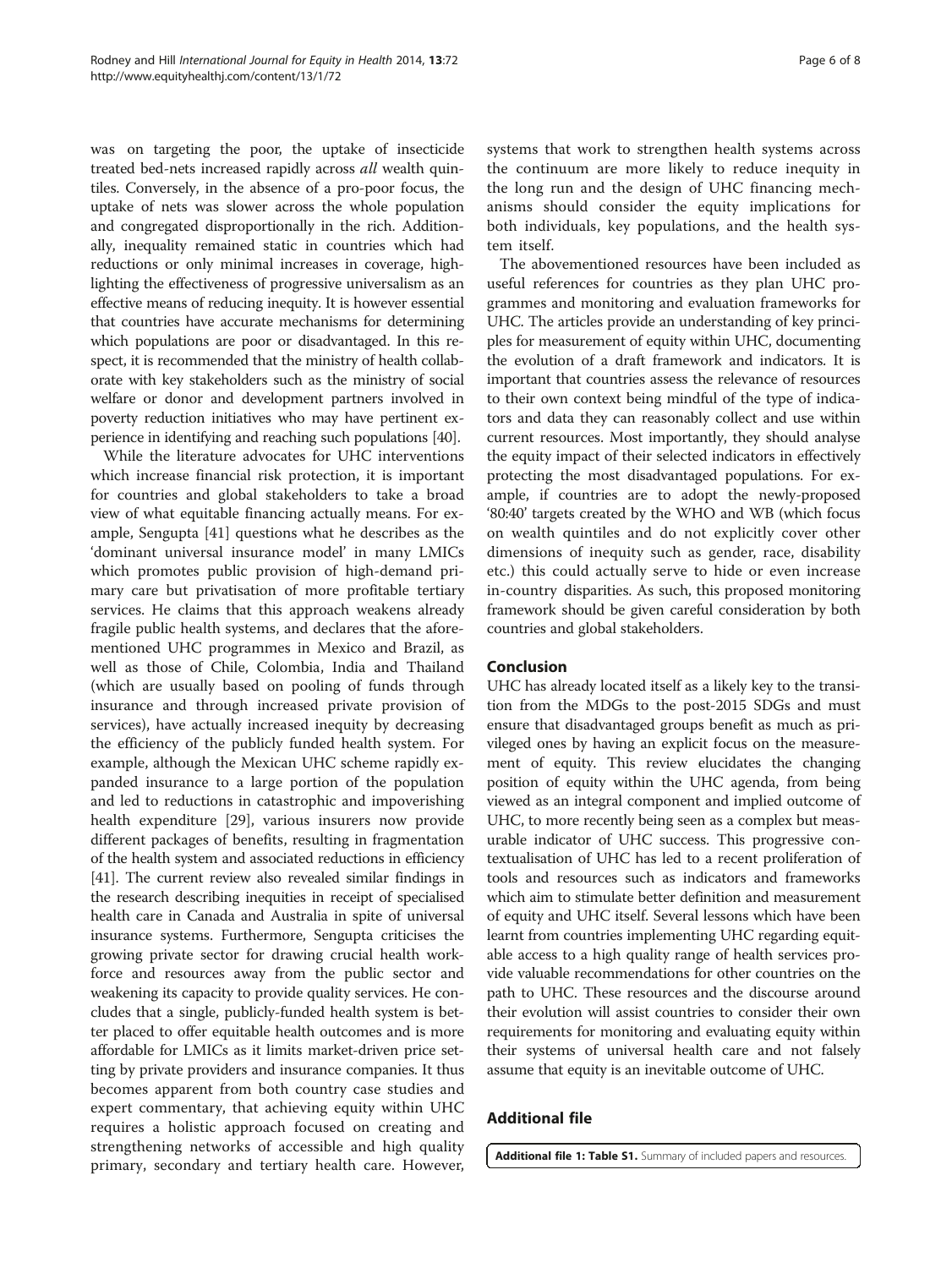#### <span id="page-6-0"></span>Competing interests

The authors declare that they have no competing interests.

#### Authors' contributions

AR was responsible for carrying out the background research and writing of the article. PH provided editorial review. Both authors read and approved the final manuscript.

#### **Acknowledaments**

This analysis was undertaken as part of Go4Health, a research project funded by the European Union's Seventh Framework Program, grant HEALTH-F1- 2012-305240, and by the Australian Government's NH&MRC-European Union Collaborative Research Grants, grant 1055138.

#### Author details

<sup>1</sup>School of Population Health, University of Queensland, Room 116, Level 1, Public Health Building, Herston, Brisbane, QLD 4006, Australia. <sup>2</sup>Global Health Systems, School of Population Health, University of Queensland, Brisbane, Australia.

#### Received: 18 March 2014 Accepted: 4 August 2014 Published online: 10 October 2014

#### References

- World Health Assembly: Sustainable health financing, universal coverage and social health insurance. In World Health Assembly Resolution 5833 (2005), vol. WHA 58.33. Geneva: World Health Organization; 2005.
- United Nations General Assembly: Global Health and Foreign Policy. In United Nations General Assembly Sixty-seventh Session; 2012.
- 3. Brearley L, Marten R, O'Connell T: Universal Health Coverage: A Commitment to Close the Gap; 2013.
- 4. Rodin J, de Ferranti D: Universal health coverage: the third global health transition? Lancet 2012, 380:861–862.
- Vega J: Universal health coverage: the post-2015 development agenda. Lancet 2013, 381:179–180.
- 6. Waage J, Banerji R, Campbell O, Chirwa E, Collender G, Dieltiens V, Dorward A, Godfrey-Faussett P, Hanvoravongchai P, Kingdon G, Little A, Mills A, Mulholland K, Mwinga A, North A, Patcharanarumol W, Poulton C, Tangcharoensathien V, Unterhalter E: The Millennium Development Goals: a crosssectoral analysis and principles for goal setting after 2015: Lancet and London International Development Centre Commission. Lancet 2010, 376:991–1023.
- 7. Saith A: From Universal Values to Millennium Development Goals: Lost in Translation. Dev Chang 2006, 37:1167–1199.
- Victora CG, Vaughan JP, Barros FC, Silva AC, Tomasi E: Explaining trends in inequities: evidence from Brazilian child health studies. Lancet 2000, 356:1093–1098.
- Gwatkin DR, Ergo A: Universal health coverage: friend or foe of health equity? Lancet 2011, 377:2160–2161.
- 10. Hanratty B, Zhang T, Whitehead M: How close have universal health systems come to achieving equity in use of curative services? A systematic review. Int J Health Serv 2007, 37:89–109.
- 11. World Health organization: The World Health Report 2008 Primary Health Care (Now More Than Ever). Geneva: World Health Organization; 2008.
- 12. Yiengprugsawan V, Carmichael G, Lim L-Y, Seubsman S, Sleigh A: Explanation of inequity in utilization of ambulatory care before and after universal health insurance in Thailand. Health Policy Plann 2011, 26:105–114.
- 13. Frenz P, Vega J: Universal health coverage with equity: what we know, don't know and need to know. In Background Paper for the Global Symposium on Health Systems Research, 16–19 November 2010 - Montreux, Switzerland: HSR Symposium; 2010.
- 14. D'Ambruoso L: Global health post-2015: the case for universal health equity. Glob Health Action 2013, 6:19661.
- 15. Jones K: Doing a Literature Review in Health. In Researching Health: Qualitative, Quantitative and Mixed Methods. Edited by Saks M, Allsop J. London, UK: SAGE Publications Ltd; 2007:32–54.
- 16. Dixon-Woods M, Agarwal S, Jones D, Young B, Sutton A: Synthesising qualitative and quantitative evidence: a review of possible methods. J Health Serv Res Policy 2005, 10:45–53.
- 17. Jensen L, Allen M: Meta-synthesis of qualitative findings. Qual Health Res 1996, 6:553–560.
- 18. Dixon-Woods M, Cavers D, Agarwal S, Annandale E, Arthur A, Harvey J, Hsu R, Katbamna S, Olsen R, Smith L, Riley R, Sutton AJ: Conducting a critical interpretive synthesis of the literature on access to healthcare by vulnerable groups. BMC Med Res Methodol 2006, 6:35.
- 19. Greenhalgh T, Peacock R: Effectiveness and efficiency of search methods in systematic reviews of complex evidence: audit of primary sources. BMJ 2005, 331:1064–1065.
- 20. Mitton C, Adair C, Mckenzie E, Patten S, Perry B: Knowledge transfer and exchange: review and synthesis of the literature. Millbank Q 2007, 85:729–768.
- 21. Shortt SE, Shaw RA: Equity in Canadian health care: does socioeconomic status affect waiting times for elective surgery? CMAJ 2003, 168:413–416.
- 22. Kisely S, Smith M, Lawrence D, Cox M, Campbell LA, Maaten S: Inequitable access for mentally ill patients to some medically necessary procedures. CMAJ 2007, 176:779–784.
- 23. Blais R, Breton JJ, Fournier M, St-Georges M, Berthiaume C: Are mental health services for children distributed according to needs? Can J Psychiatry 2003, 48:176–186.
- 24. Cunningham CM, Hanley GE, Morgan SG: Income inequities in end-of-life health care spending in British Columbia, Canada: a cross-sectional analysis, 2004-2006. Int J Equity Health 2011, 10:12.
- 25. Korda RJ, Clements MS, Kelman CW: Universal health care no guarantee of equity: comparison of socioeconomic inequalities in the receipt of coronary procedures in patients with acute myocardial infarction and angina. BMC Public Health 2009, 9:460.
- 26. Kreng VB, Yang CT: The equality of resource allocation in health care under the National Health Insurance System in Taiwan. Health Policy 2011, 100:203–210.
- 27. Prakongsai P, Limwattananon S, Tangcharoensathien V: The equity impact of the universal coverage policy: lessons from Thailand. Adv Health Econ Health Serv Res 2009, 21:57–81.
- 28. Youngkong S, Baltussen R, Tantivess S, Mohara A, Teerawattananon Y: Multicriteria decision analysis for including health interventions in the universal health coverage benefit package in Thailand. Value Health 2012, 15:961–970.
- 29. Knaul FM, González-Pier E, Gómez-Dantés O, García-Junco D, Arreola-Ornelas H, Barraza-Lloréns M, Sandoval R, Caballero F, Hernández-Avila M, Juan M, Kershenobich D, Nigenda G, Ruelas E, Sepúlveda J, Tapia R, Soberón G, Chertorivski S, Frenk J: The quest for universal health coverage: achieving social protection for all in Mexico. Lancet 2012, 380:1259–1279.
- 30. Frenz P, Delgado I, Kaufman JS, Harper S: Achieving effective universal health coverage with equity: evidence from Chile. Health Policy Plan 2013, 2013:1–15.
- 31. Martinez VN, Komatsu NK, De Figueredo SM, Waldman EA: Equity in health: tuberculosis in the Bolivian immigrant community of Sao Paulo, Brazil. Trop Med Int Health 2012, 17:1417–1424.
- 32. World Health Organization: The World Health Report 2013: Research for Universal Health Coverage. Geneva: WHO; 2013.
- 33. Giedion U, Alfonso E, Diaz Y: The Impact of Universal Coverage Schemes in the Developing World: a Review of the Existing Evidence. Washington DC: The World Bank; 2013.
- 34. Jacobs B, Ir P, Bigdeli M, Annear PL, Van Damme W: Addressing access barriers to health services: an analytical framework for selecting appropriate interventions in low-income Asian countries. Health Policy Plan 2011, 2011:1–13.
- 35. USAID: Measuring and Monitoring Country Progress towards Universal Health Coverage: Concepts, Indicators, and Experiences. Meeting Summary - July 20, 2012, Washington, DC. Washington DC: United States Agency for International Development, Health Systems 20/20; 2012.
- 36. Forward UHC: Measurement of trends and equity in coverage of health interventions in the context of universal health coverage. Rockefeller Foundation Center, Bellagio, September 17–21, 2012. 2012.
- 37. World Health Organization, World Bank, Ministry of Health Singapore: Measurement and monitoring of universal health coverage. Techinical meeting; Singapore, 17–18 September 2013 summary report. 2013.
- 38. World Health Organization, World Bank: Monitoring Progress towards Universal Health Coverage at Country and Global Levels: A Framework. In Joint WHO/World Bank Group Discussion Paper, December 2013; 2013.
- 39. Victora CG, Barros AJD, Axelson H, Bhutta ZA, Chopra M, França GVA, Kerber K, Kirkwood BR, Newby H, Ronsmans C, Boerma JT: How changes in coverage affect equity in maternal and child health interventions in 35